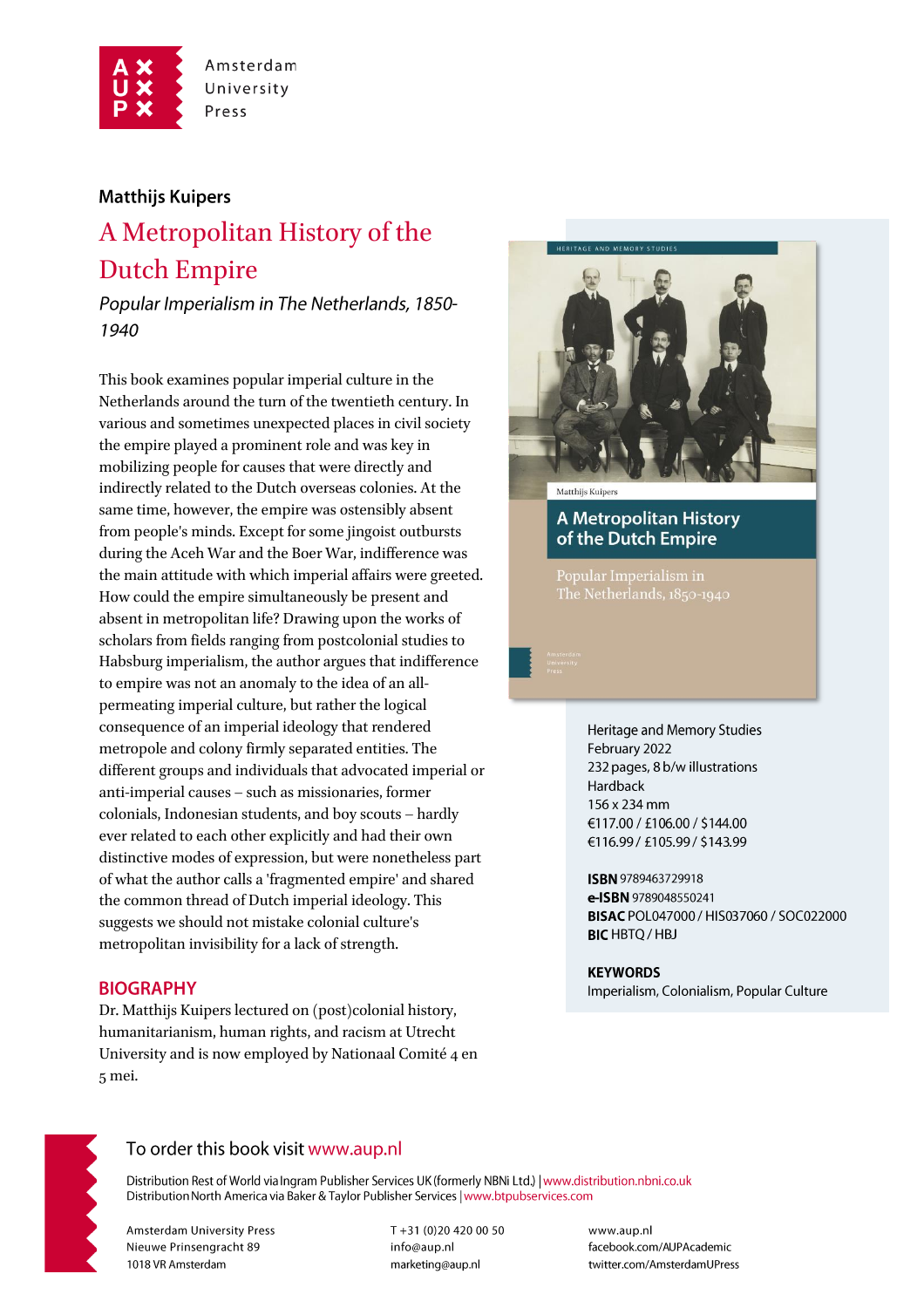

## **TABLE OF CONTENTS**

List of Abbreviations On Names and Terminology

#### **Introduction: The Still Waters of Empire Run Deep**

Dutch Indifference The Metropole in the Colonial World Conquering the Metropolitan Mind The Politics of History Case Studies from a Fragmented Empire

### **1 Food and Indifference: A Cultural History of the Rijsttafel in the Netherlands**

Dichotomies of a Colonial Dish The Metropolitan *Rijsttafel* Who's Cooking? The Politics of Colonial Food The Limits of Permeation (Conclusion)

## **2 Indonesians and Cultural Citizenship: The Metropolitan Microcosm of Empire** Dissent and Cultural Citizenship Wim Tehupeiory: Naturalization and Social Mobility Tjipto Mangoenkoesoemo: Political Dissent in the Metropole Jodjana: The Arts and the Idea of Association Imperial Citizenship and Double Consciousness (Conclusion)

**3 Schools and Propaganda: History Books and Schools as Sites of Imperial Campaigns** Schools, Teachers and Pupils History Lessons 'Classroom Collections' Maps on the Wall (Conclusion)

## **4 Scouting and the Racialized Other: Imperial Tropes in the Dutch Scouting Movement** The Advent of Dutch Scouting

An Empire without Boys

## To order this book visit www.aup.nl

Distribution Rest of World via Ingram Publisher Services UK (formerly NBNi Ltd.) | www.distribution.nbni.co.uk Distribution North America via Baker & Taylor Publisher Services | www.btpubservices.com

**Amsterdam University Press** Nieuwe Prinsengracht 89 1018 VR Amsterdam

T+31 (0)20 420 00 50 info@aup.nl marketing@aup.nl

www.aup.nl facebook.com/AUPAcademic twitter.com/AmsterdamUPress